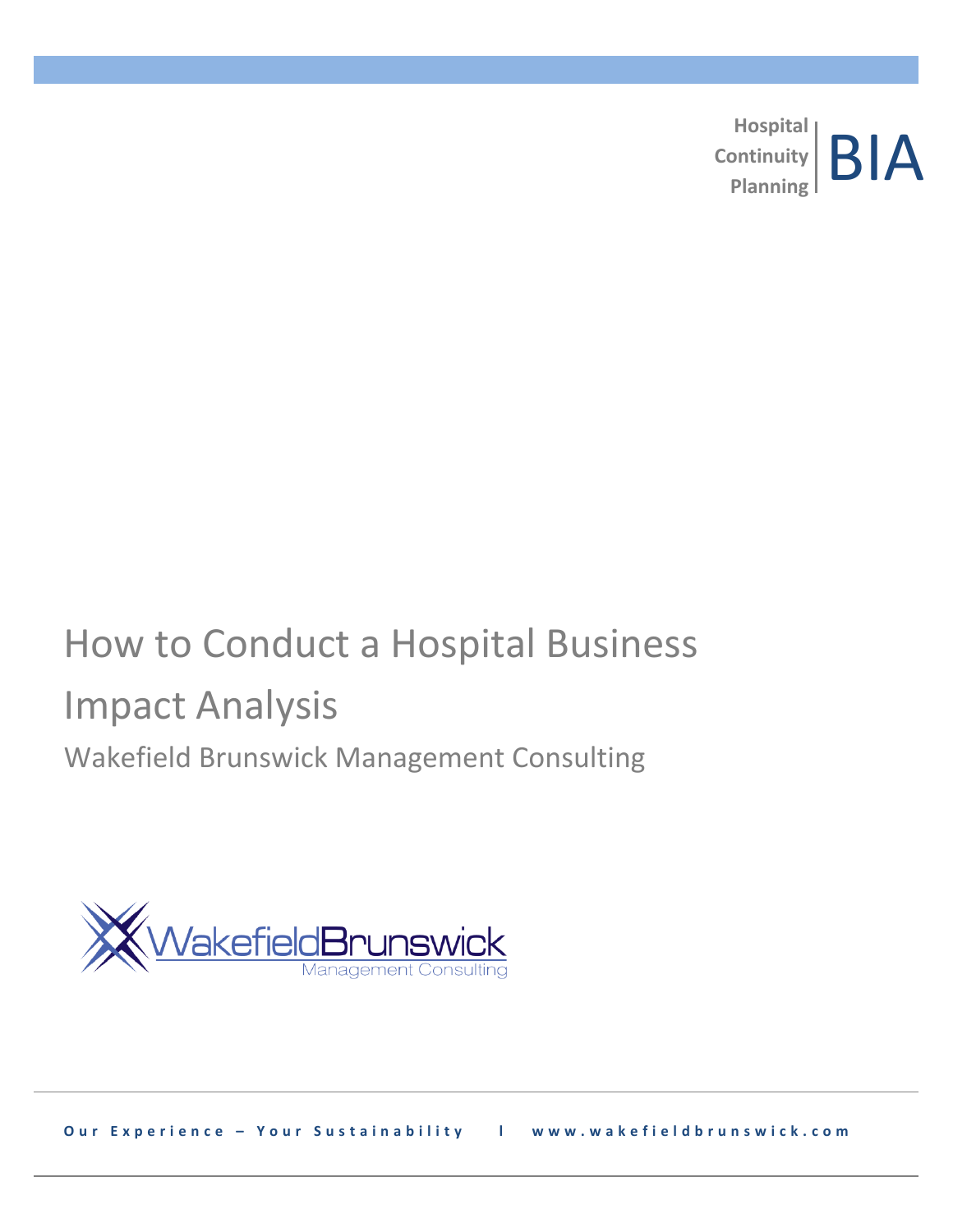# About Us

Our focus is healthcare. We understand the delivery of healthcare services is complex yet essential to the strength and sustainability of our communities. As advisors, advocates, and facilitators, we assist healthcare organizations develop strategies to protect their vital resources, providing guidance in the development of their business continuity, disaster management, information technology and healthcare management programs. Learn more at www.wakefieldbrunswick.com.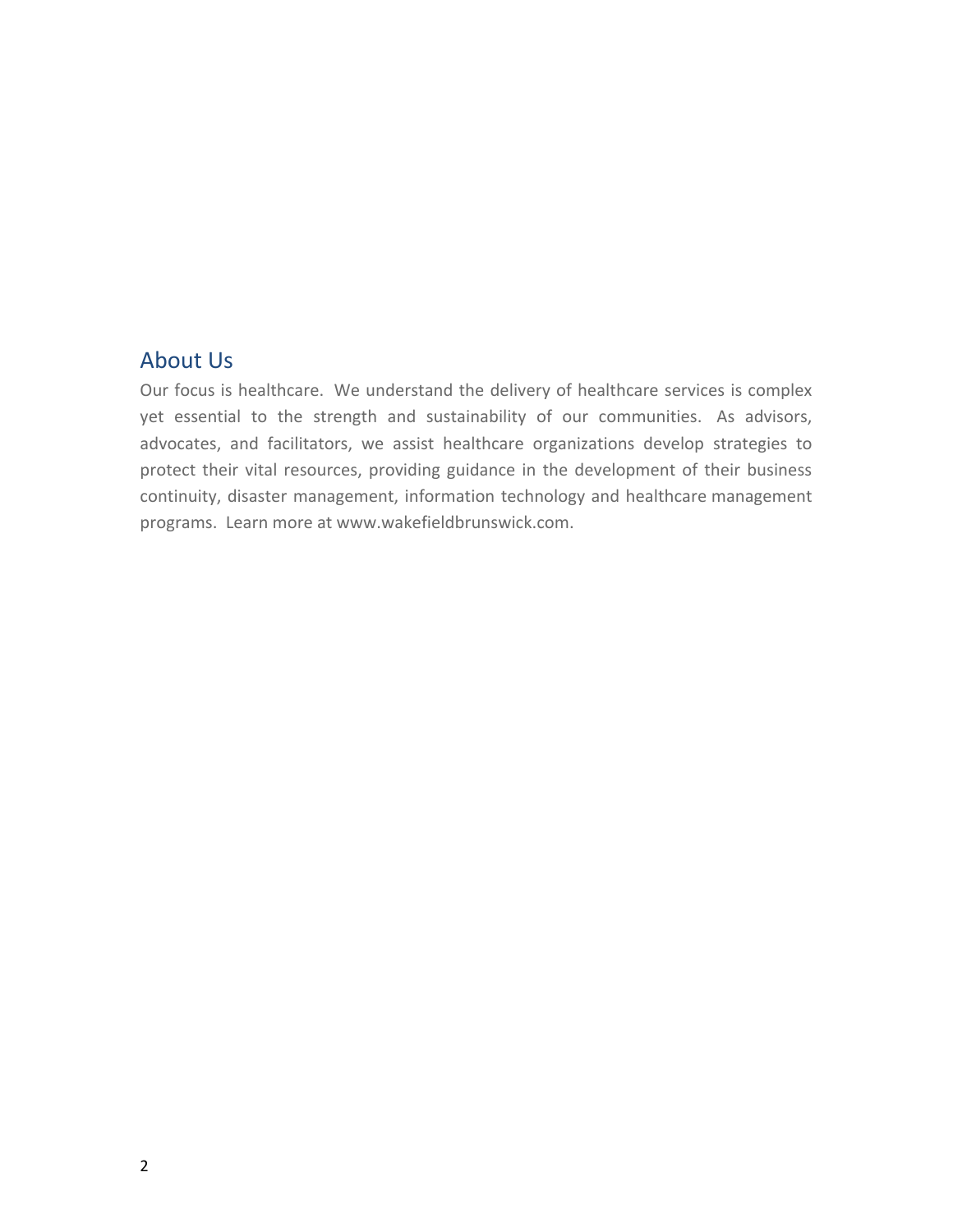# **METHODOLOGY**

The methodology used in conducting Business Impact Analyses (BIA's) for our hospital clients follows international professional practices as defined by the Disaster Recovery Institute International<sup>1</sup> however the process and questionnaires are tailored to specific objectives set by hospital priorities.

## GOVERNANCE AND PROJECT MANAGEMENT

#### **Governance**

#### **\*\*\*Engage department directors and hospital leadership**

Scope Definition: Establish and meet with the steering committee and determine what it is they want to know as a result of the BIA and what decisions do they need to make.

Executives are responsible for:

- Market share in a highly competitive healthcare environment
- **Extensive regulations**
- **Profitability in a low margin industry**
- **Derational improvements**
- **EXECOMMUNITY and board relations**

Executives are liable for:

- **Interruptions to health services resulting in:** 
	- Adverse impacts to patient safety and reputation among community and board members
	- Loss of market share (patients go to alternate provider for care) and or/revenue
	- Regulatory fines and corrective actions
- Adverse impacts resulting from:
	- Security breaches and IT downtime
	- The loss of business-critical information or patient health information

 $\overline{\phantom{a}}$ 

<sup>&</sup>lt;sup>1</sup> Wakefield Brunswick co-led the development of the upcoming DRII Business Continuity for Healthcare Providers curriculum.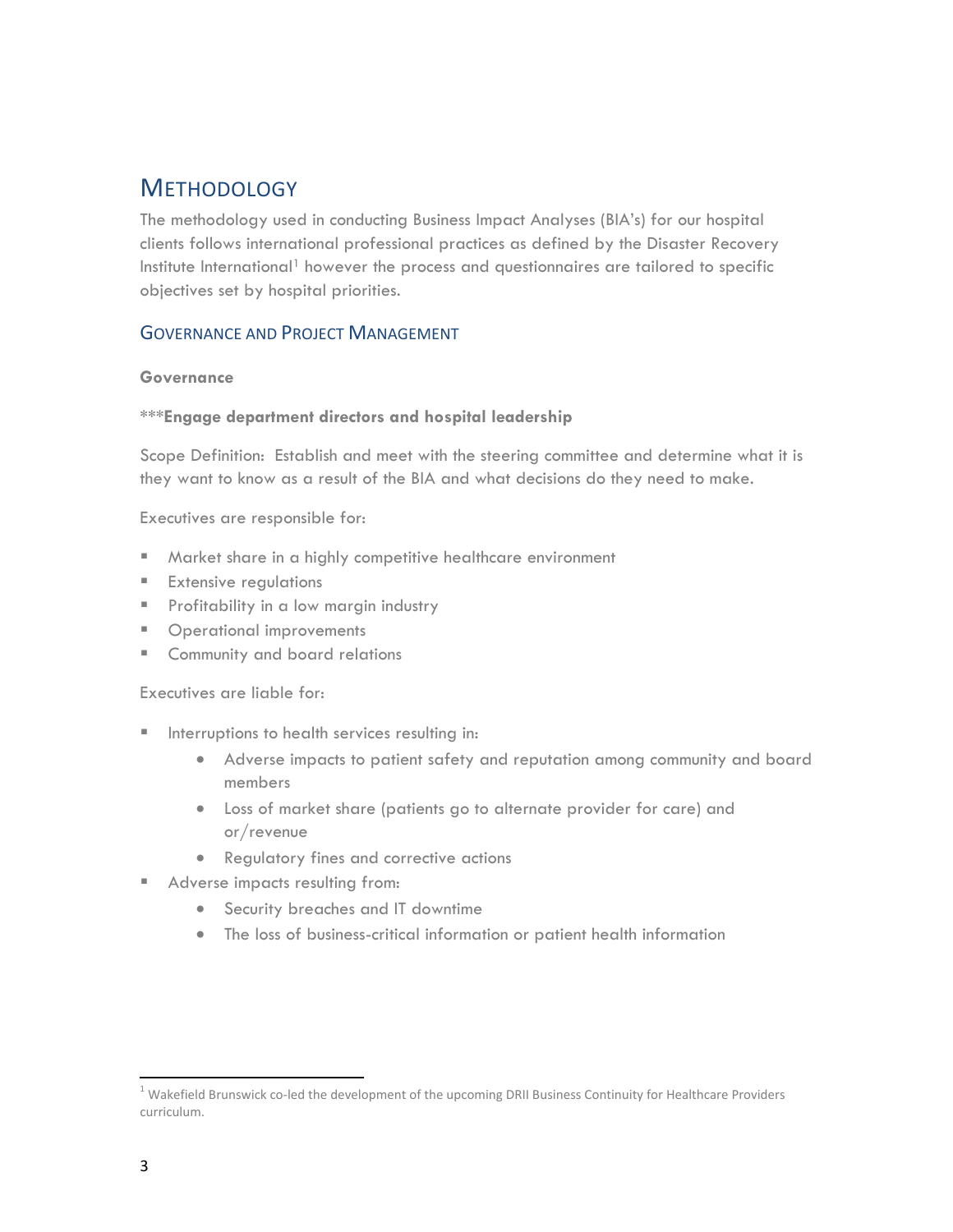#### **Project Management**

- **IDENTIFY BIA team: The key personnel to participate in and conduct the BIA.**
- Finalize scope: The scope includes a sampling of sites, departments, and personnel from the Hospital, Business, and Research departments.
- Collect a list of all departments and associated cost centers from Finance. Departmental data is required initially to identify the list of departments needed to complete a BIA and provide necessary data for the financial calculations.
- If Identify a source of record (phone list or HR database) for the contact information of the leaders of the departments identified as target BIA recipients.

#### **Design**

- Reconciliation of and tracking of departmental data is a common challenge. Document in advance which fields of data are required and keep information in one master record (spreadsheet or database). The following fields are recommended:
	- Division (ex: Nursing)
	- Division Leader (ex: Vice President)
	- **Department (ex: Neonatal Intensive Care Unit)**
	- **Department Leader (ex: Director) Note: Departments may have** multiple department leaders and associated cost centers. E.g. An administrative director, a nursing director and/or medical director or chief.
	- Contact information including e-mail and phone number for division and department leaders

|  |  |  |  |  | " Columns for tracking and reporting on progress for the dashboard |
|--|--|--|--|--|--------------------------------------------------------------------|
|  |  |  |  |  |                                                                    |

| <b>Dashboard Data</b>       |  |             |  |  |  |
|-----------------------------|--|-------------|--|--|--|
| <b>Targeted Recipients</b>  |  |             |  |  |  |
| Interviews Scheduled        |  | % Scheduled |  |  |  |
| <b>Interviews Completed</b> |  | % Completed |  |  |  |
| <b>BIA Tool Entry</b>       |  | % Entered   |  |  |  |
| <b>BIA Tool Reconciled</b>  |  | % Completed |  |  |  |

- **Finalize data gathering plan/data gathering tool.**
- Develop initial Business Impact Analysis Questionnaire: The BIA questionnaire is designed to determine each department's or unit's essential functions and the top applications/systems that support those functions.
- In addition to the design of the question, to ensure consistency in both how the questions are asked and how the data is gathered, consider the following:
	- o Ensure the number of employees reported is consistent (e.g., total headcount or full-time employees [FTE's])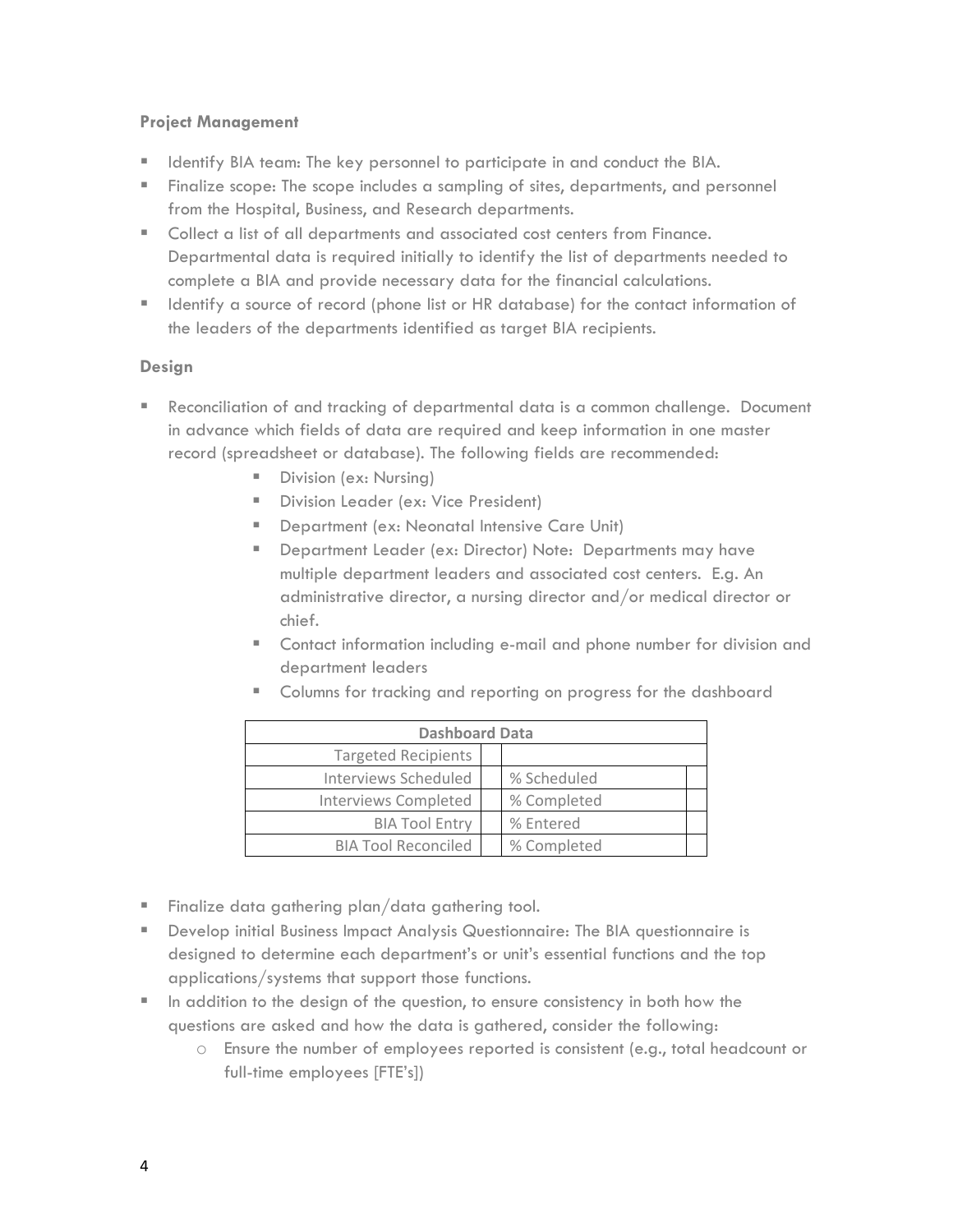- o Capture hours of operation so that employee cost and hourly revenue losses are more accurate.
- o Inquire if daily revenue is based on 365 days or a 5-day workweek.
- o Normalize data such as drop down menus for essential functions and impact ratings.
- o Consider creating a separate BIA for research and non-clinical departments that do not have patient impact or family experience impact scores to calculate.
- **Establish a communications schedule.**

### **Conduct the Business Impact Analysis Interviews and Risk Assessment**

- Upon finalizing the schedule, send invitations each interviewee and their Vice President. Each interviewee receives the questions in advance.
- Deliver BIA team training: The "Train the Trainer" workshop includes an overview of BIA methodology, the facilitator's instructions, guides, questions, and training for data entry.
- Conduct the interviews in a facilitated approach with a BIA analyst and recorder. While it is expected that the BIA analyst conducting the interview will have their individual style when asking questions, it is essential that questions are asked with the outcome in mind. For example, identify the 3 most essential functions first, then revisit each function and ask questions regarding the top 3 applications and their impact to each function.
- **If an application, function, department, or name provided does not exist in the drop** down menu, the recorder documents the information. Following the interview, validate that the information does not exist and follow change management procedures to add it to the source table. Once added, the recorder logs into the tool to complete the entry of the BIA for that department.
- Track everyone initially targeted in the master spreadsheet, as well as any BIA recipients that may be added for interviews. Additional recipients can be noted by documenting in the tracking spreadsheet the date that participant was added to the scope of the BIA.
- Validate initial responses with subject matter experts: Each interviewer and recorder reviewed their data entry and notes to ensure that each interviewee identified essential functions and correlating applications systems. This is an area at risk of being overlooked and can affect data integrity at the analysis phase if not complete. A recommended approach includes a team review of the interview, notes, and data entry. This allows for a review of interviewing techniques, how answers were interpreted, consistent depth of note taking, and a review of data entry
- Perform Risk Assessment: A risk/ threat assessment examines historical and likely future events that pose a hazard to the operations of the hospital and the IT infrastructure. Understanding what potential events allows the hospital to plan and to mitigate or eliminate the impacts of these events.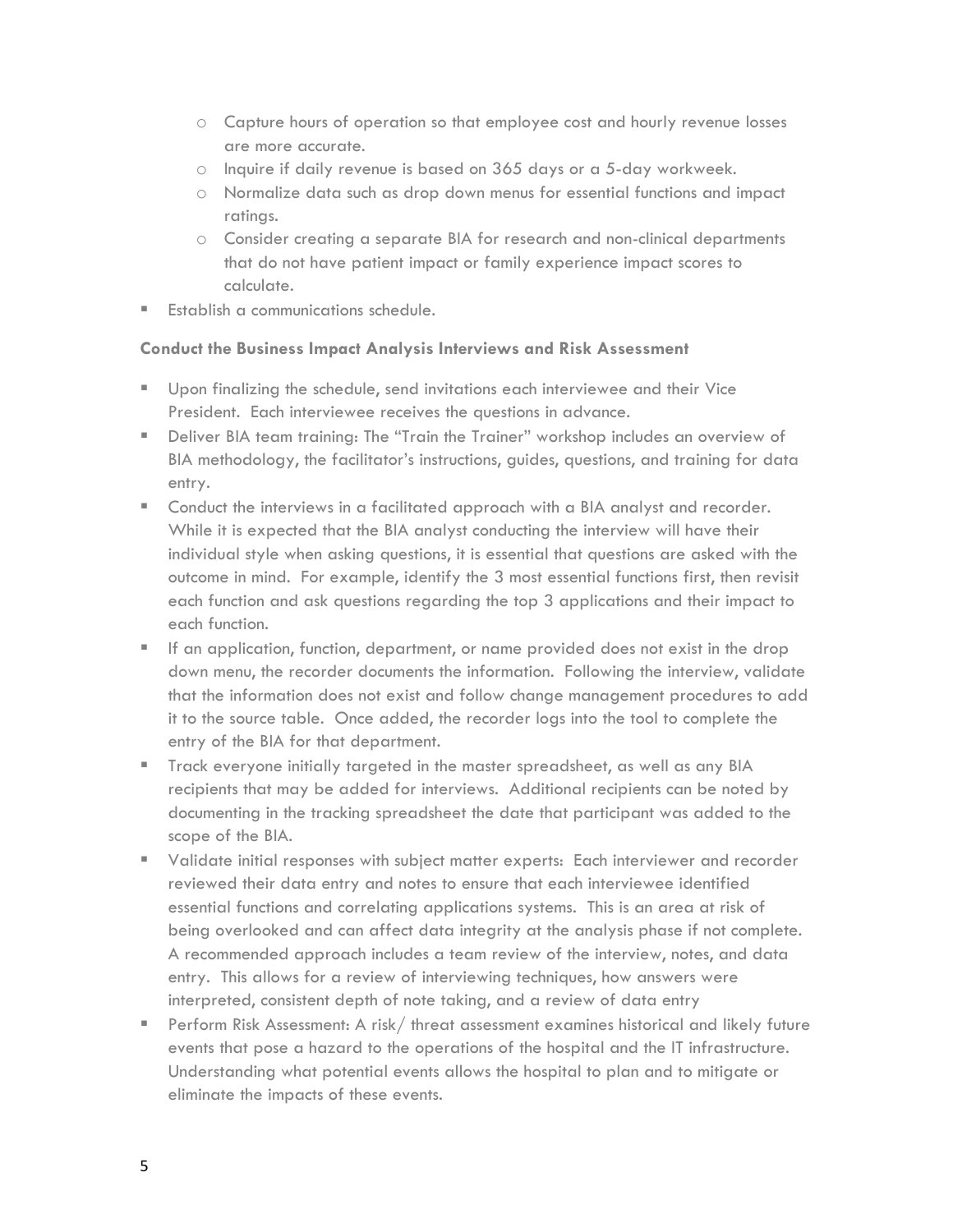## **Analysis**

The analysis method described here is for prioritization of applications. However, it also applies to the prioritization of essential functions.

The aggregated BIA data is used to establish the Recovery Time Objectives (RTO) and Recovery Point Objectives (RPO) for each application. RTO defines the maximum duration of service or application outage before significant operational, patient care or family experience impacts occur. RPO addresses the maximum amount of tolerated data loss. These two metrics, combined together, establish application tiers for the prioritization and sequencing of application recovery. RTO and RPO also are used to influence technology used to meet requirements of replication and backups.

| Tier           | <b>Description</b>          | <b>RTO</b> | <b>RPO</b> | <b>Example</b>                  |
|----------------|-----------------------------|------------|------------|---------------------------------|
| $\Omega$       | Foundational Infrastructure |            |            | Email, Network, Phones          |
|                | Critical                    | $0-4$ hr   | $<$ 30 min | CIS, EPIC                       |
| $\mathbf{2}$   | <b>Urgent</b>               | $4-24$ hr  | $<$ 60 min | Lawson, ETM                     |
| 3              | Important                   | 24-96 hr   | $<$ 12 hr  | <b>CIS Training Application</b> |
| $\overline{4}$ | Required                    | $5-7$ days |            | 12-36 hr Archived Images        |

#### *SAMPLE APPLICATION TIER DESCRIPTION*

To complete the Tier Assignments by RTO and RPO perform the following steps:

- 1. Run an export from BIA Tool into excel of all the records (if a data collection tool is used)
- 2. Conduct quality assurance on the data and/or conduct a gap analysis: Review each record for data integrity, missing metrics and complete reconciliation of any independent data sources.
- **3.** Create a view of the data showing all impact scores assigned by the customer/user.
- **4.** Assign values (weights) to each of the impact scores.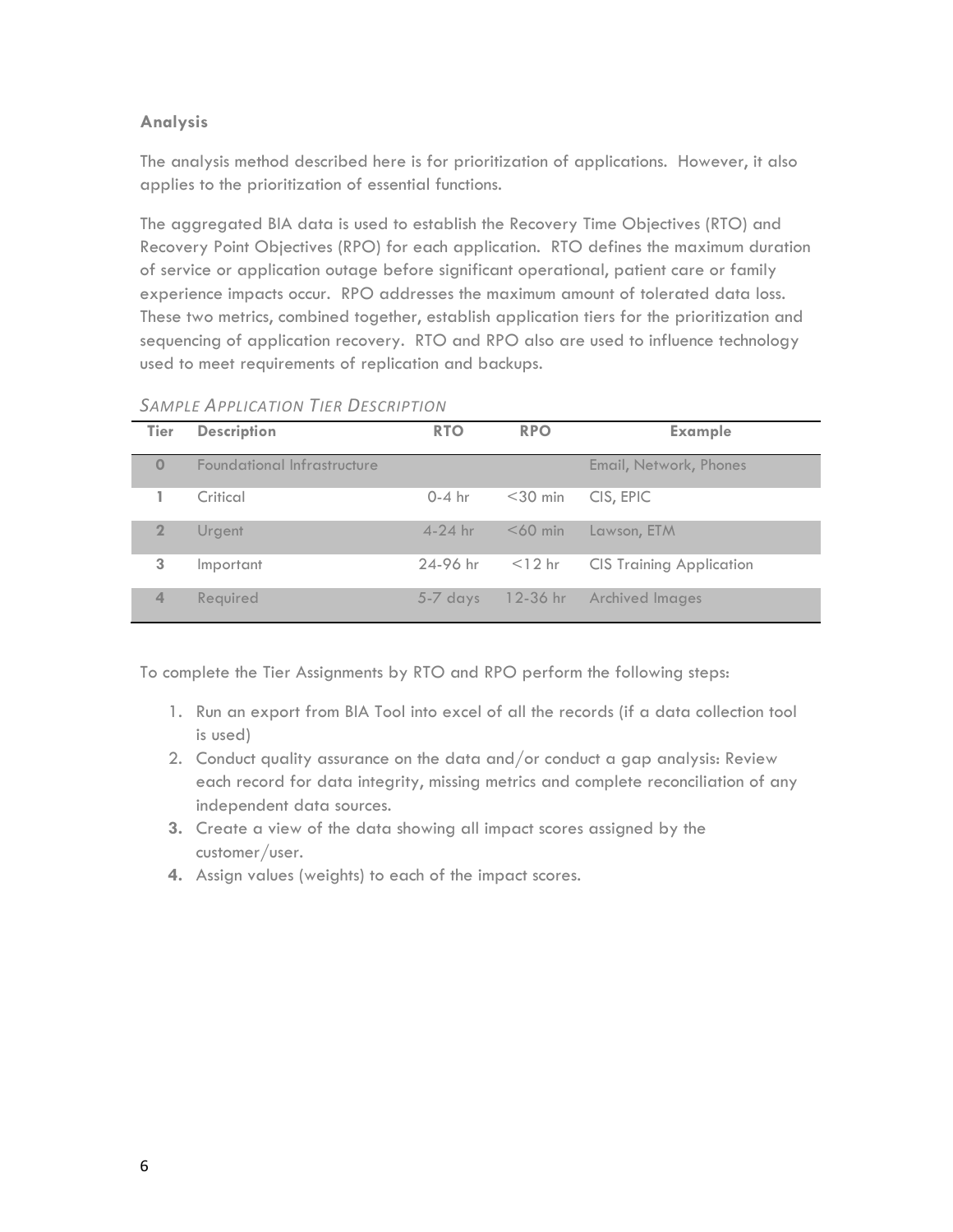|                              | <b>Description</b>               | Weight       |
|------------------------------|----------------------------------|--------------|
|                              |                                  |              |
| <b>Operations Impact</b>     | $N/A$ or blank                   | $\circ$      |
|                              | $>72$ hours                      | 1            |
|                              | $<$ 72 hours                     | 3            |
|                              | $<$ 24 hours                     | 5            |
|                              | $< 8$ hours                      | 7            |
|                              | $<$ 4 hours                      | $\circ$      |
|                              | 0 hours                          | 11           |
|                              |                                  |              |
| <b>Patient Safety Impact</b> | 9 - null (or blank)              | $\circ$      |
|                              | 1 - None at all                  | 1            |
|                              | 2 - minimal risk                 | 3            |
|                              | 3 - moderate risk                | 5            |
|                              | 4 - severe risk                  | 7            |
|                              | 5 - immediately life threatening | 14           |
|                              |                                  |              |
| Family Impact                | 9 - null (or blank)              | $\circ$      |
|                              | 1 - none at all                  | $\mathbb{I}$ |
|                              | 2 - minimal                      | 3            |
|                              | 3 - moderate                     | 5            |
|                              | 4 - severe                       | 7            |

#### *SAMPLE WEIGHT ASSIGNMENTS: IMPACT SCORES*

- 5. The weights are added together and multiplied by the enterprise context resulting in a total impact score.
- 6. The Total Impact Score is used to create preliminary application tier assignments.

In the final Applications by Tier Report it is important to note applications are ultimately placed in tiers based on their Impact Score as well as other factors. For example, an application may have a Tier 2 score however it is a Tier 1 due to the fact it is a required dependency for another Tier 1 application.

#### *Financial Analysis*

The financial data gathered in the BIA allows us to measure the financial impact of individual or cumulative financial impacts of IS downtime. The data gathered to calculate this includes:

- **# of department FTEs:** # of department FTE's for each cost center (this includes total FTE's, not total number of employees. The number of employees may be higher as some employees are considered a 0.5 FTE)
- **Average Daily Employee Cost:** Average annual employee cost (Average Annual Employee  $Cost = Average Annual Employee$  Salary + Benefits).
- **Productivity Loss (if 75% production loss, it is recorded as 0.75)**
- **Paily Revenue**
- **Daily Financial Impact Calculation**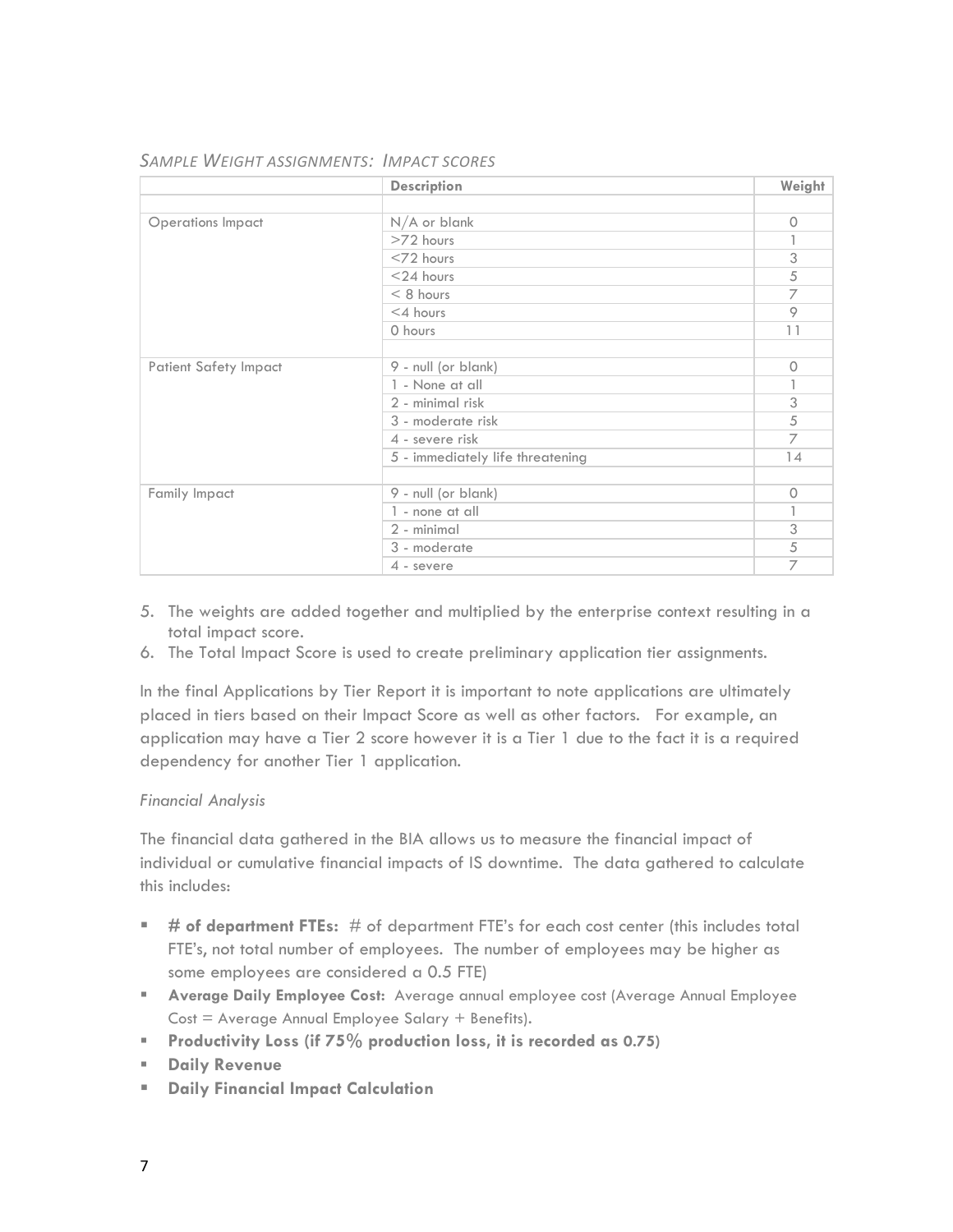#### **Report**

- The final step is creating the report. A comprehensive report includes a narrative detailing both subjective and quantitative findings.
- Present findings to Project Sponsor and executives: The Project Sponsor will receive a draft report for review and editorial feedback. The final report is accompanied with a presentation to be delivered to the Executive team.